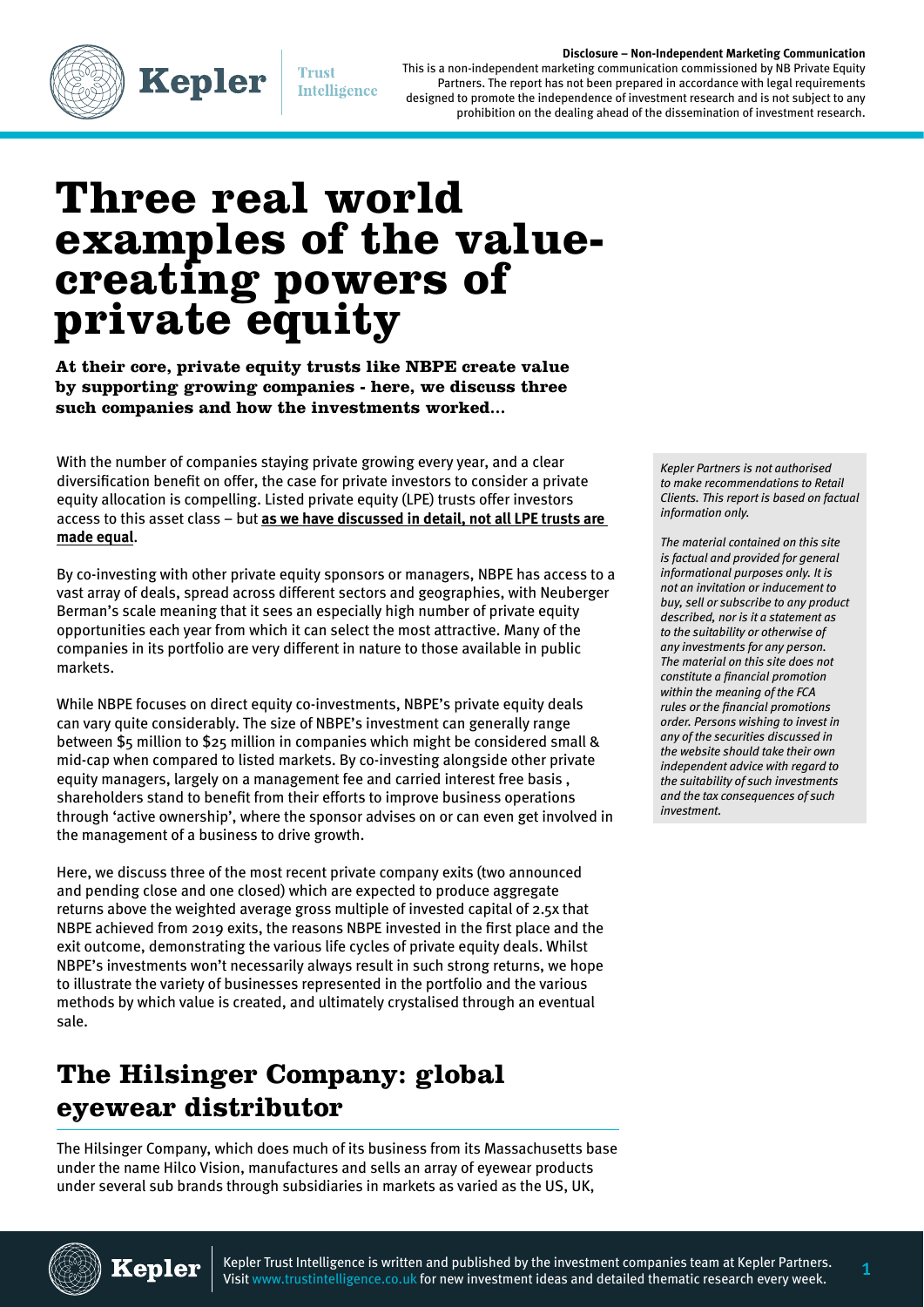**Disclosure – Non-Independent Marketing Communication.** This is a non-independent marketing communication commissioned by NB Private Equity Partners. The report has not been prepared in accordance with legal requirements designed to promote the independence of investment research and is not subject to any prohibition on the dealing ahead of the dissemination of investment research.

Germany and China, among others. Its products run the gamut from protective glasses, through to optometrist's tools and accessories for consumer products. NBPE invested \$4.5m in the company in May 2014, alongside Blue Point Capital.

The company had clear prospects for growth, with Blue Point coming in with a plan to catalyse on these. This included expanding its footprint globally, broadening its product and brand portfolios, and increasing its distribution network. Blue Point helped Hilsinger execute these plans successfully, including a series of eight add-on acquisitions, ultimately nearly doubling sales and EBITDA over the course of its ownership.

The company was sold to another private equity firm in September 2019.

#### **LGC: UK-based life sciences group**

NBPE invested \$10.4m into life sciences group LGC in March 2016, alongside KKR - a private equity manager with which Neuberger Berman has co-invested on multiple occasions. LGC's technologies are applied to a range of industries, including healthcare, agriculture and environmental sciences.

As with many companies operating in the life sciences space, LGC offered significant potential for growth due to several global megatrends that are driving demand for the industry's products. KKR planned to focus on continuing the development of the business, with a particular focus on the U.S. and Asia. The company also benefitted from products serving wide end markets offering safety, health and security to the public, all of which combined to make it an attractive proposition for KKR and NBPE.

KKR worked with management to support the company's accelerating growth by making several acquisitions and building its business in the US and Asia. These efforts ultimately paid off, with LGC's organic revenue growth accelerating to 10% per annum.

In November 2019, the company announced a sale which valued LGC at approximately £3.0 billion to private equity managers Cinven and Astorg.

## **Engineering Ingegneria Informatica ("Engineering"): Italian digital technology company**

NBPE invested in Engineering in May 2016 alongside NB Renaissance Partners, Neuberger Berman's Italy-based private equity group focused on Italian middle-market buyout transactions. NB Renaissance Partners partnered with Apax Partners, NB and Management in the acquisition of the business, which was acquired for approximately €681 million in a public to private transaction. The purchase price represented approximately 6.5x 31 December 2015 reported EBITDA (excluding fees and expenses).

Engineering is the largest Italian information technology consulting company that designs, develops and manages innovative digital technology solutions in the areas including smart government and E-health, digital industry, smart energy and utilities and digital telecommunications and multimedia. The company has over 11,000 professionals in 65 locations globally.

A number of factors made this an attractive investment: positive market dynamics, a leading market position in selected market niches, an attractive entry valuation, financial performance, and a strong management team. During the four-year ownership period, revenue and EBITDA each grew by 11% CAGRs and the company completed 19 acquisitions in Italy and abroad. Company headcount increased by 3,000 full-time employees.

In February 2020, the sale of Engineering to Bain Capital was announced and the transaction is expected to close by the end of April. NB Renaissance is re-investing in Engineering as part of the transaction.

**[Click here to buy NBPE via AJ Bell](https://www.youinvest.co.uk/market-research/LSE:NBPE) [Click here to buy NBPE via Interactive Investor](https://www.ii.co.uk/investment-trusts/nb-private-equity-partners-ord/LSE:NBPE) [Click here to buy NBPE via Hargreaves Lansdown](https://www.hl.co.uk/shares/shares-search-results/n/nb-private-equity-partners-ltd-ord-usd0.01)**